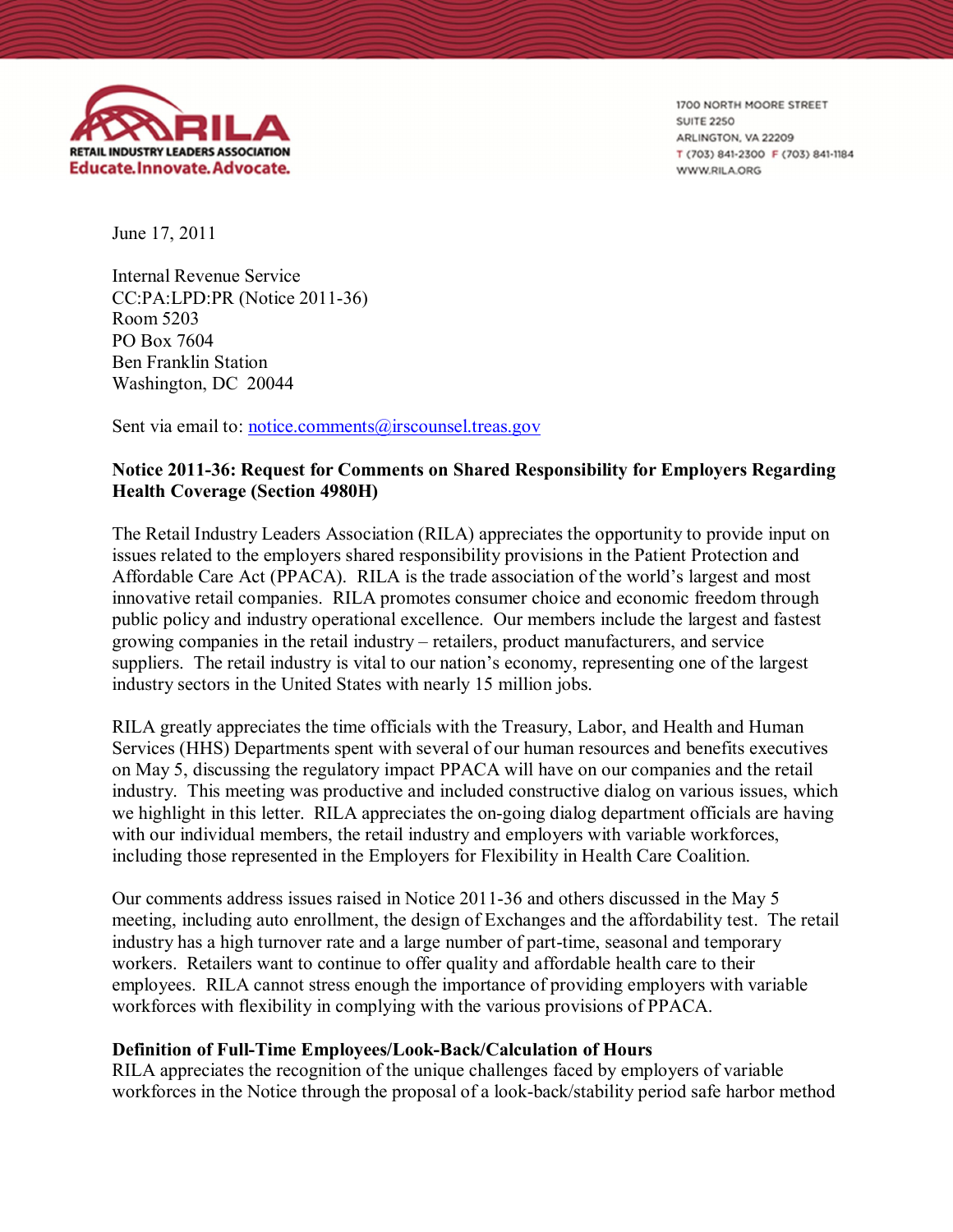in determining an employee's full-time status. The proposed three- to twelve-month look-back (measurement) period followed by a stability period is a flexible approach that can avoid the revolving door, or churn, effect of employees bouncing between employer-sponsored plans and the Exchanges. The intended stability would benefit employees by maintaining consistent and predictable coverage, while also benefiting employers by avoiding the burdensome administration costs associated with a frequently changing employment status.

RILA believes employers should have the flexibility to use the look-back period for new parttime, seasonal and temporary hires. The flexibility of using an up to a year-long look-back (measurement) period ensures that the employee intends to be an on-going employee of the employer. Additionally, during the look-back and stability periods, employees should be required to maintain a true employment connection with an employer and continually meet a minimum work requirement. This connection and minimum work requirement could be defined as meaning the employee is receiving a paycheck from the employer and meets a reasonable minimum hours-worked threshold (i.e. students who work full-time part of the year during school breaks and holidays). Benefit costs are a significant expense to the employer and it is reasonable for an employer to receive some measure of contribution to the company (time and productivity) from the employee before incurring these expenses.

Employers must have the flexibility to determine full-time, part-time, seasonal and temporary status based on the constraints of their current payroll and hours tracking systems, and business preferences and needs provided that the method used is consistent with the spirit and intent of the law. Due to the nature of the retail industry, hours worked can fluctuate based on employee preference and business needs (i.e. busy holiday and vacation seasons). Retail employees are often students, retirees, and parents who want a secondary income while their kids are in school. These types of employees frequently change their availability to work based on their personal situations on a weekly basis – the flexibility that often draws individuals to seek employment in the retail industry.

Employers often maintain three distinct and separate systems for separate functions: time and attendance; payroll; and human resources information system (HRIS). Tracking hours of service is typically done in an employer's HRIS. Hours tracking systems, including time and attendance systems and the interfaces into the payroll and HRIS systems, have evolved over many years, and are extremely complex and expensive to develop and implement. It can often take up to nine to twelve months to implement or make changes to such a system.

Regulations must take into account the nuances between employers' payroll, time reporting and HRIS systems. These systems vary widely from employer to employer in the way hours are calculated and may not measure employee time on an actual monthly or weekly calendar basis. To accommodate the variety of employer systems, RILA recommends permitting employers to measure hours in terms of a pay period – whether measured on a weekly, bi-weekly, bi-monthly basis – and not over a calendar month (i.e. worked an average of 60 hours each pay period over 26 pay periods beginning with date of hire). Hours could also be measured based on aggregate hours worked over a period (i.e. worked 1560 hours over a 52 week period beginning with the date of hire). Flexibility in measuring hours of service is critical to minimize the amount of necessary system programming – both in terms of time and expense.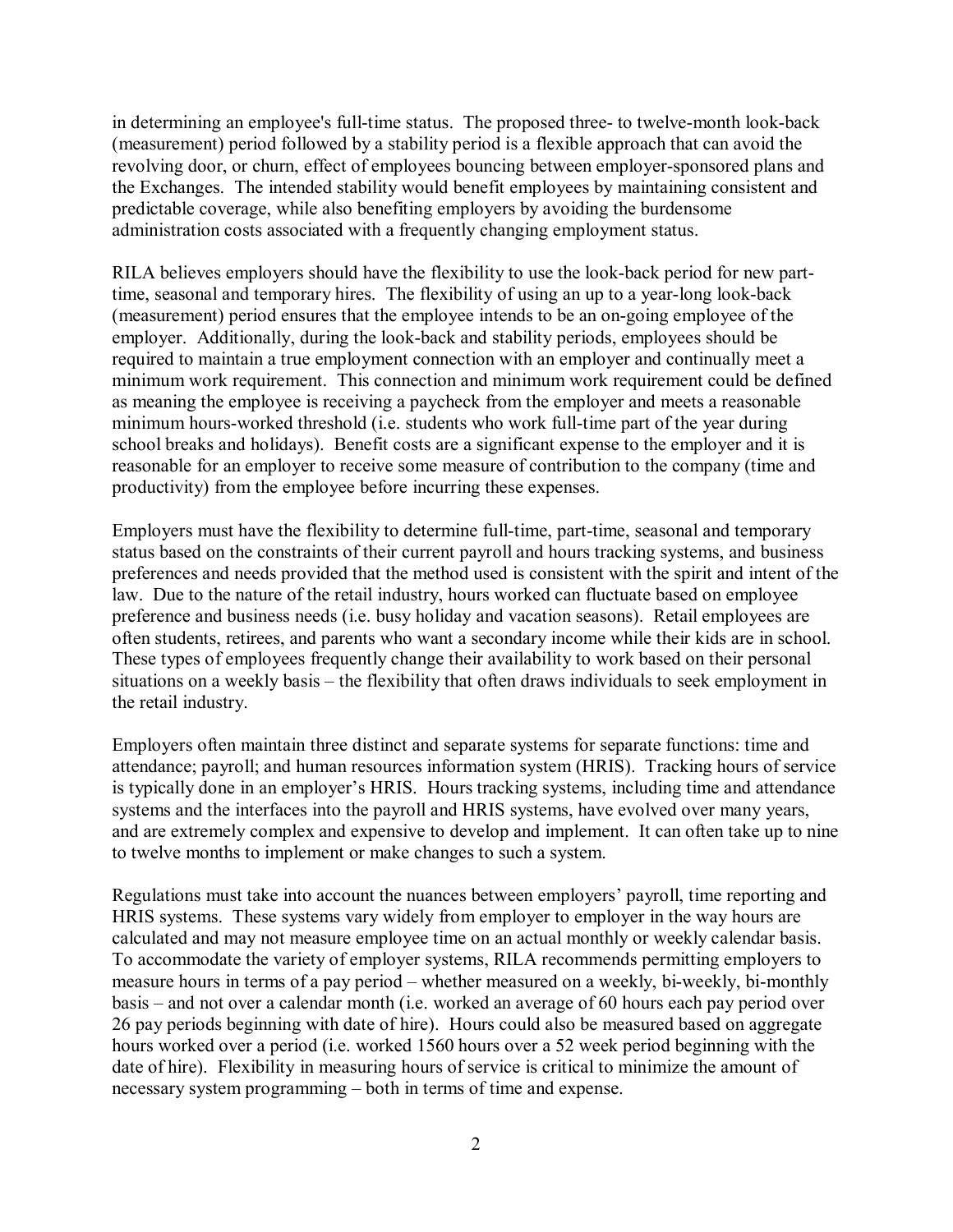The definition of hours of work should be consistent with the already established definition of hours under ERISA's 1000 hour rule, which clarifies which "hours" count towards hours of work for the purposes of establishing plan eligibility. Most tracking systems are already programmed to count hours based on the ERISA definition of hours worked. Regulations should be clarified to exempt unpaid hours or hours paid by a third party (i.e. state disability) from the calculation of hours of work. It is difficult for employers to develop a tracking system, especially as it relates to unpaid, but still creditable, hours such as FMLA. Much of this ends up being maintained manually creating an increased risk of error.

## **90-Day Waiting Period**

Notice 2011-36 seeks additional guidance from stakeholders on the 90-day waiting period and its interaction with the employer responsibility provisions. RILA believes employees must maintain a consistent number of hours worked throughout the 90-day waiting period to be eligible for plan benefits. For employers whose plan eligibility includes a probationary period separate from the 90-day waiting period, an employee should be required to maintain a consistent number of hours worked throughout the probationary and waiting periods. We also believe that upon completion of the look-back and the 90-day waiting period, there should be a reasonable administrative period of up to 45 days to enable employers to enroll employees in plans, consistent with the currently established carrier systems, plans and policies.

Additionally, the 90-day period should be consecutive must restart upon rehire and employers must not be expected to look back to prior terms of employment. Having to account for prior periods of employment would be difficult, especially since most human resources information systems archive history after a certain point and when systems are upgraded, history is often left in the legacy (previous) system. For these reasons, the history is often not available to the new system's processing logic.

As noted in the above section, employers should have the flexibility to use the look-back period for their part-time, seasonal and temporary workers. Employers who currently offer coverage to this sector of the workforce may be less likely to continue to offer coverage if a look-back period is not available. In addition, while we continue to stress flexibility, coverage offered to parttime, seasonal and temporary workforces should not be subject to the 90-day waiting period. Inflexibility may cause employers to discontinue coverage to these employees.

#### **Penalties**

Section 4980H of the Internal Revenue Code imposes a penalty on employers with more than 50 full-time employees if at least one full-time employee obtains subsidized Exchange coverage and the employer does not offer its full-time employees group health plan coverage or the coverage offered fails PPACA's affordability or value tests. We welcome the opportunity to raise several issues about the imposition of penalties on employers. Our comments addressing the calculation of the affordability test and minimum value standard can be found at the end of this letter.

RILA believes penalties should not be applied during the look-back (measurement), probationary and wait periods. The purpose of having these periods is to determine whether an employee meets the definition of a full-time employee and is eligible for coverage under an employer's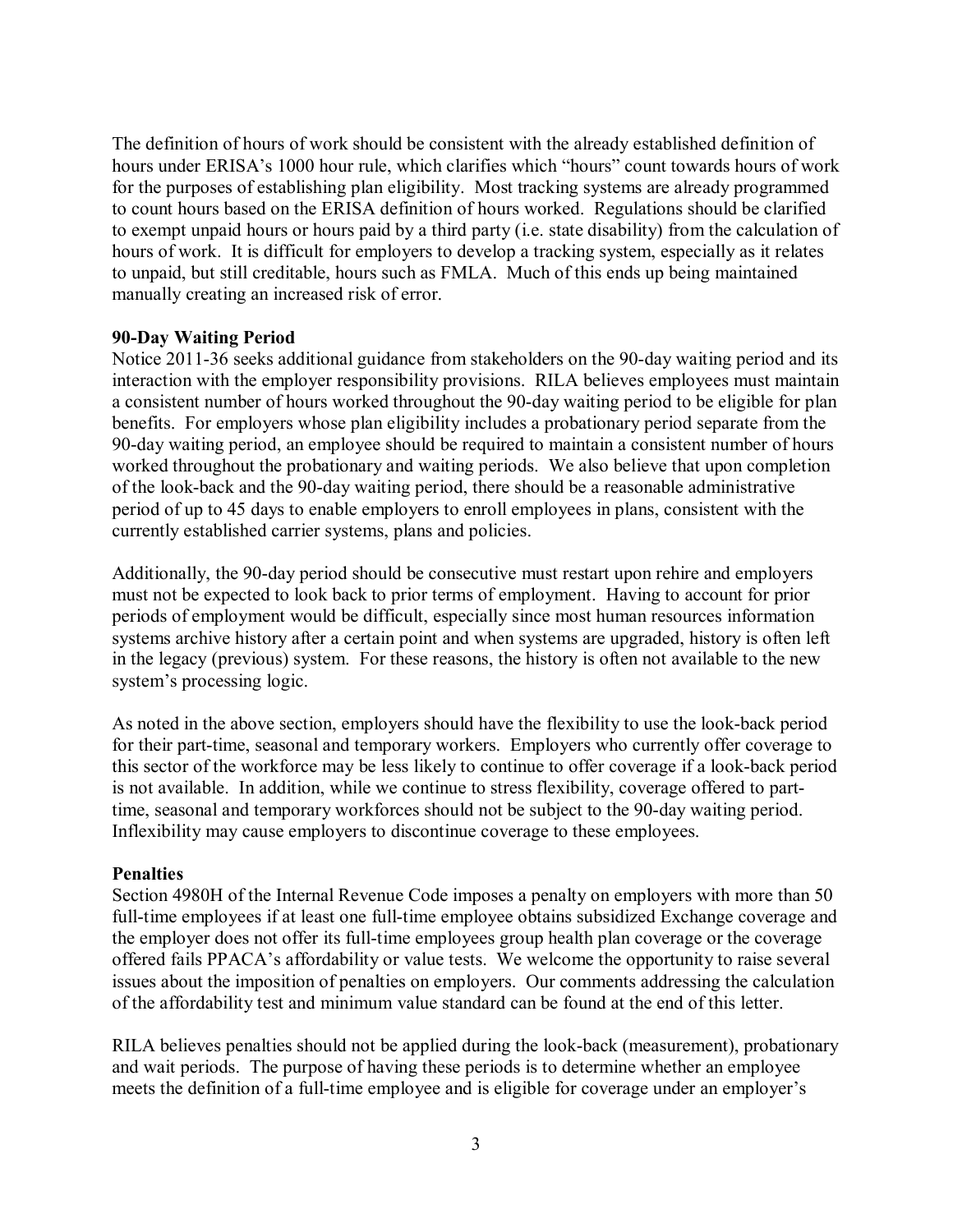plan. Additionally, while we continue to stress flexibility, seasonal employees should not be included in the definition of full-time employee when calculating an employer's tax liability. Should seasonal employees be included in this calculation, employers may choose to decrease the length of employment or eliminate this category of employment altogether. We believe parttime, seasonal, temporary, ex-patriots and others not intended to be included in the definition of a full time employee should be exempted from the calculation of an employer's tax liability.

RILA appreciates the clarification that employers may avoid penalties if they provide coverage to "substantially all" employees. With workforces of thousands of variable categories of employees, spanning multiple states, it is inevitable that our member companies will be subjected to calculations of penalties that may not be appropriate or accurate. For this reason, RILA supports the establishment of an administrative hearings and appeals process beyond the scope of safe harbors.

Additionally, we believe employers should be provided with the flexibility to meet the requirement for offering employees the opportunity to enroll in coverage. Regulations should be drafted to provide clear and consistent guidance on what an "offer of coverage" means, while providing employers with the flexibility to adhere to this requirement within their current benefits practice.

## **Automatic Enrollment**

While a request for comments on the development of the Department of Labor's regulations regarding automatic enrollment (section 1511) was not included in Notice 2011-36, RILA wishes to take this opportunity to raise several issues important to employers in the retail sector.

The statute is silent on the effective date of section 1511. Auto enrollment, especially when combined with the hours tracking for full-time employment determinations, will likely require expensive and time consuming system programming changes to implement. Employers need adequate time from the point at which regulations are issued to allow for implementation. Depending on the complexity of an employer's system, such system changes could reasonably take between nine and twelve months to define system requirements, develop necessary system coding, test and implement. RILA believes the Department of Labor should not implement the auto enrollment rules until the essential benefits and minimum coverage standards under PPACA become effective in 2014. At a minimum, these rules should not be effective any earlier than twelve months after the final rules are issued by the Department of Labor.

The statute is also unclear whether the definition of full-time employee is intended to apply to the auto enrollment rules. In fact, a reasonable conclusion is that it was not intended to define "full-time employees" for purposes of auto enrollment because section 1513 does not amend the Fair Labor Standards Act; rather it amends the Internal Revenue Code and relates to the definition of full-time employee for purposes of imposing penalties for failure to offer full-time employees health care coverage. The interplay of the auto enrollment with regulations to administer the determination of full-time status is crucial to employers with large populations of employees who do not work a traditional 40 hour full-time week, especially when defining the measurement period for tracking hours. The possibility of the 30-hour rule combined with auto enrollment causing people to gain and lose eligibility for, and enrollment in, an employer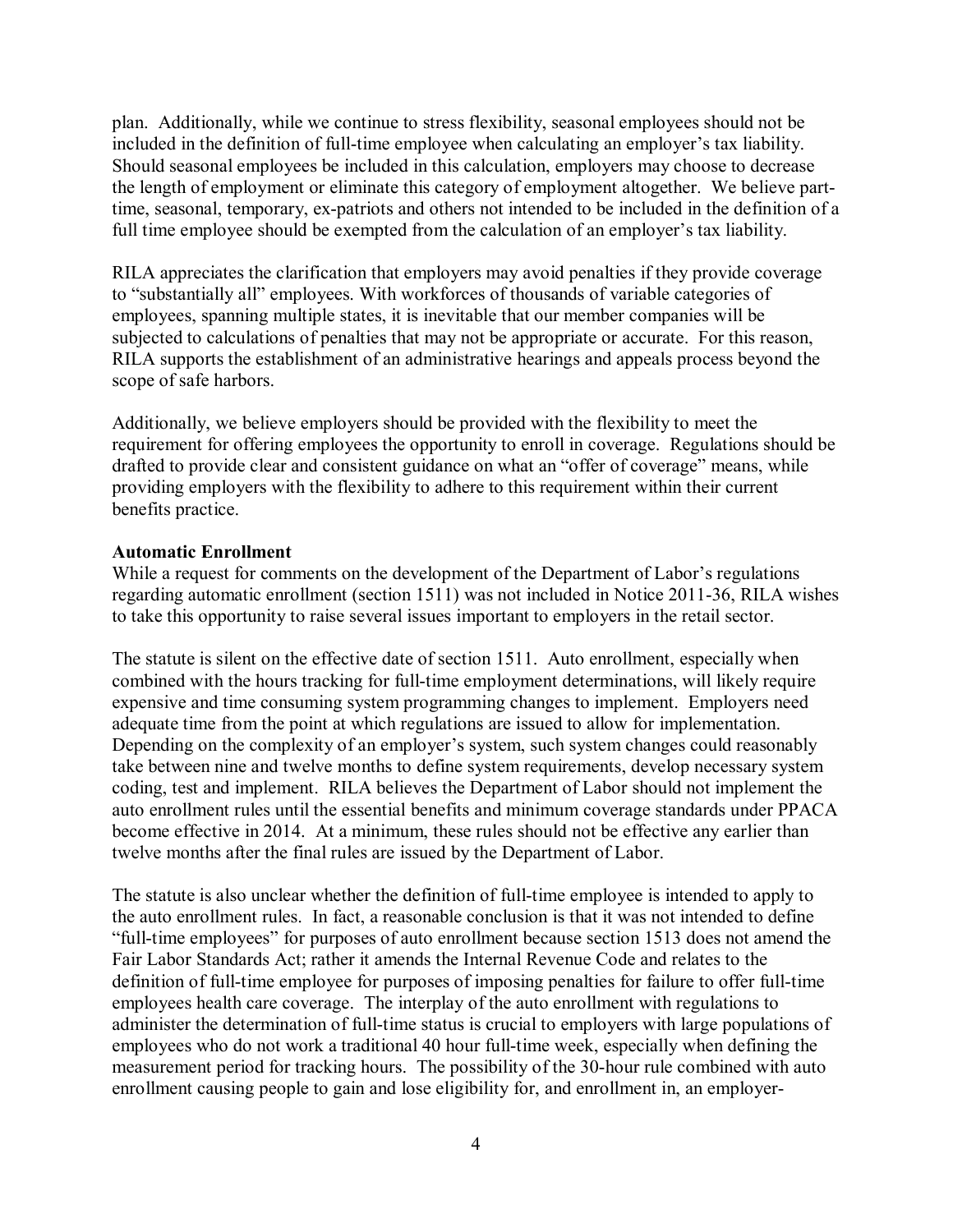sponsored plan from one measurement period to the next could lead to complex and confusing administration for Exchange and COBRA coverage, and for employers and employees including annual deductibles and annual out-of-pocket maximums.

Automatic enrollment into health coverage will be notably different from automatic enrollment into retirement plans. For lower paid employees living paycheck-to-paycheck, payroll deductions for health care will be notably larger than those for a 401(k) plan, and therefore have a greater financial impact on them and their decision to consider opting-out. Invariably, employers will be dealing with employees who "did not know" they were going to be auto enrolled and want to opt-out, especially in retail industry which employs younger individuals and those new to the workforce who are not familiar with benefits elections, so guidance on employee notices and opt-out provision safe harbors is crucial.

In implementing an opt-out provision, it is critical that the overlap of these rules with section 125 of the Internal Revenue Code and COBRA be carefully reviewed and addressed. RILA believes employers should have the flexibility to provide newly hired employees with an adequate timeframe of opting out of coverage that is consistent with an employer's pay periods. Additionally, employers should be given the flexibility to treat the election to opt out as being retroactive to the initial enrollment, thus treating the coverage as never having taken effect –or – as a prospective election change so that employers' payroll system constraints do not have to find a way to issue refunds of premium payments made up until the opt-out. It is also critical to clarify that an opt-out is not a COBRA qualifying event.

Many employers offer a choice of health plan options to their employees. This creates a dilemma as it relates to determining into which plan an employee should be automatically enrolled. RILA recommends that employees who do not specifically request otherwise be enrolled in the most affordable, lowest-cost option available to that employee.

# **Communication with Exchanges**

HHS will soon promulgate regulations for implementing the establishment and operation of the Exchanges. National, multi-state employers have a vested interest in the establishment of federal standards applicable to state, regional and national-level exchanges, wherever appropriate, to ensure:

- Consistency in exchange administrative functions to ensure uniform application and reporting requirements;
- Streamlined communication channels between employers, plan administrators and exchanges; and
- Clear guidelines regarding each party's responsibilities related to enrollment periods and status change events.

Section 1321 provides state flexibility in the operation and enforcement of Exchanges and related requirements. States may implement a state-level, regional or, for states which opt-out or fail to meet HHS guidelines, a national Exchange. We recognize that the various Exchange options provide flexibility to states while ensuring the law is fully implemented. From a large employer perspective, a variety of options without federal standards cripple employers' ability to navigate multiple state structures and communication requirements. These are the same issues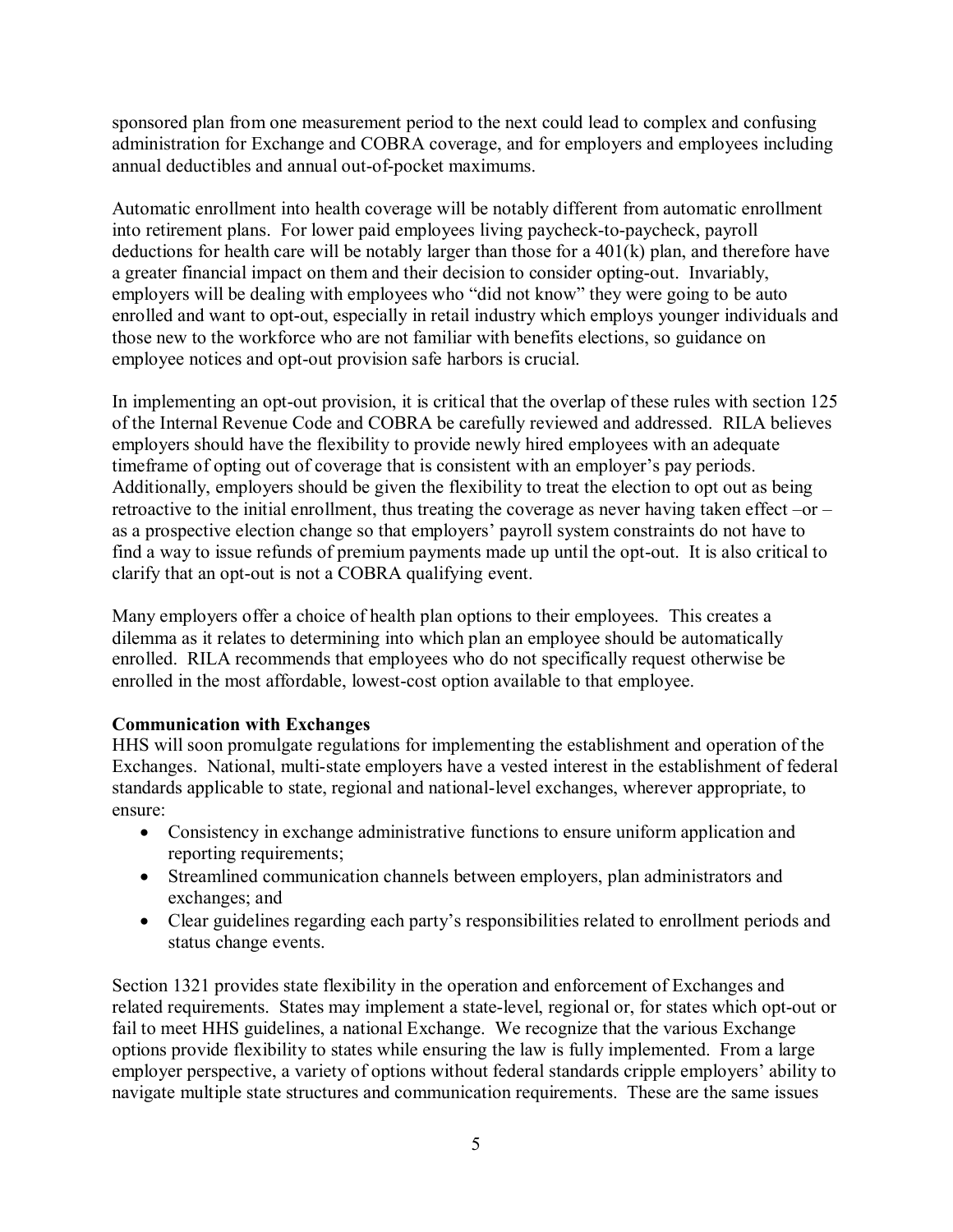the preemption provision under ERISA has mitigated. Absent federal standards and an IT solution, allowing states to choose the structure and operational framework will subject national employers to numerous sets of operating and communication requirements that will increase costs, administrative complexity and ultimately hinder large employers' ability to provide access to affordable employer-sponsored coverage.

Although we recognize there likely will be some degree of variance in the information provided to an individual based on the state in which he or she lives, we support a federal IT solution that will provide a uniform interface to coordinate eligibility, plan options and enrollment information and support an online enrollment process. Should individual states have to build their own IT infrastructure, we hope federal regulators will provide a template or list of approved software vendors to mitigate the risk of inconsistent information and format provided to employees of multi-state employers. In addition to providing useful information to consumers, the same IT solution may be established so as to provide secure "administrator access" to employers to satisfy employer reporting and payment requirements and help monitor employees' current participation status in an Exchange.

Retailers typically have high turnover rates and a transient employee base, resulting in frequent life status events. Standardized forms and notices to facilitate enrollment, plan offerings and communication to employees, is necessary for multi-state employers in light of their size, complexity and workforce profile. For example, our members welcome standardized rules and materials in the following areas:

- Uniform enrollment rules that contemplate permissible election changes;
- National annual open enrollment periods rather than varying enrollment periods by state or region;
- Standard (model) notice for employers to notify employees of Exchange options and resources, open enrollment period, eligibility for participation, etc.; and
- Similar to the Certificate of Creditable Coverage or National Medical Support Order Notice forms, standardized forms to facilitate communication between employers, plan administrators and Exchanges of status change events, loss of eligibility and other qualifying events to help manage the special enrollment process and streamline communication for all parties.

## **Affordability Test and Minimum Value Standard**

As noted in the above penalties section, employers who do not offer full-time employees with an affordable health-plan option will be subject to penalties for each full-time employee who receives a federal tax credit or subsidy to buy coverage through an Exchange because his or her employer plan is deemed unaffordable. RILA remains concerned about how the affordability test will be implemented and how the minimum value standard will be calculated for an employer's plan.

To qualify for the credit, employees must disclose household income information (adjusted gross income - AGI) to an Exchange and an Exchange would then "deem" a plan unaffordable. By nature, retail sector employees do not work a consistent number of hours from week to week and are, by design and FLSA definition, non-exempt, hourly employees. Retailers employ seasonal workers, recently graduated or certified students, parents who want a secondary income while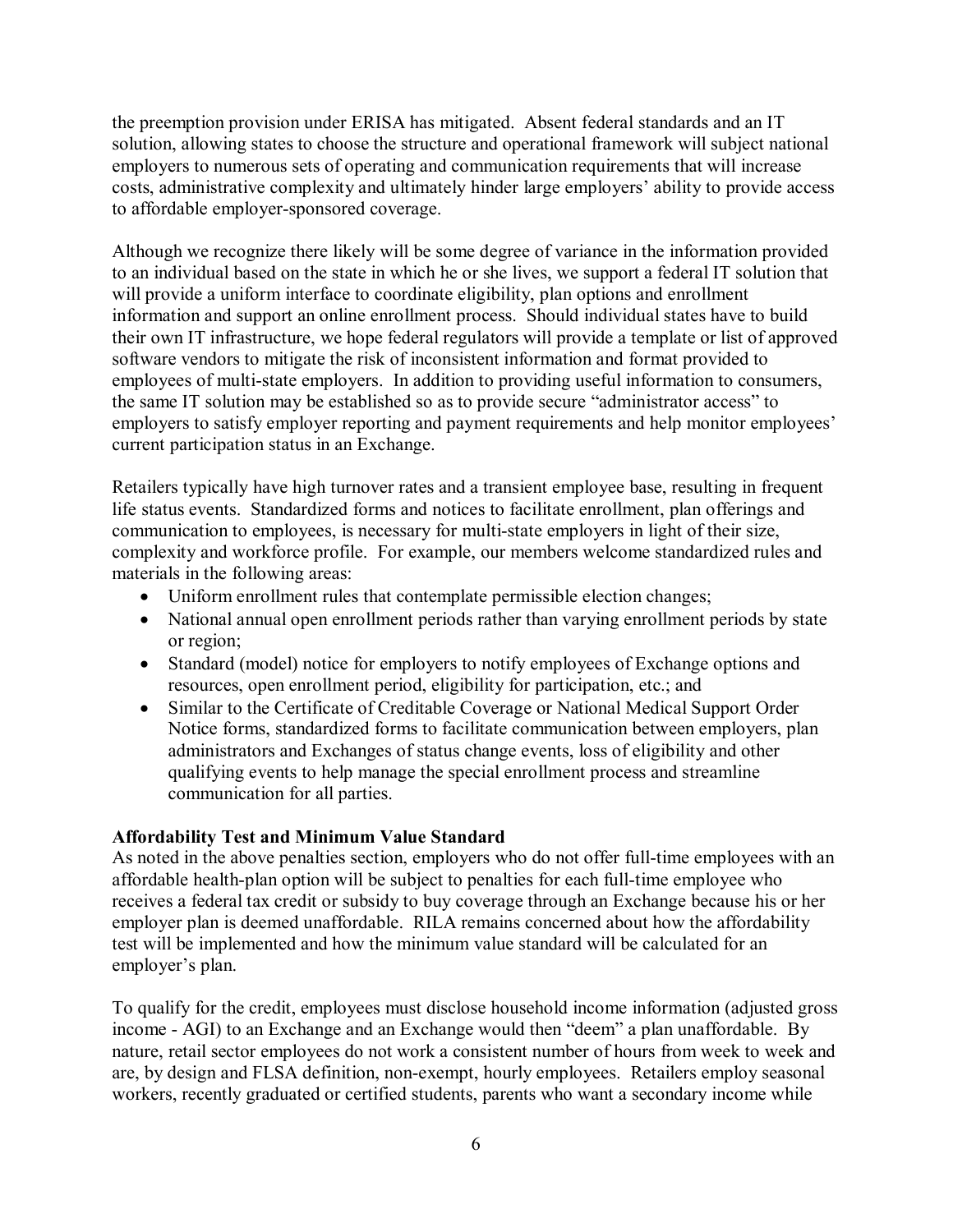their children are in school and people who are in search of supplemental income. The hourly rate, commission structure and/or tip revenue is based on hours worked and is variable at best.

By law, employers do not and should not know an employee's household AGI. Under PPACA, employers would be forced to make what possibly amounts to inaccurate estimates based on family structure. It also starts a dangerous modeling structure by employers who are assessing potential future risk of failing the affordability test year over year. Today, using company salary data, a report by bSwift estimates that over 52 percent of employers will have more than 5 percent of employees in the "danger zone" of paying more than 9.5 percent of their compensation for health premiums. For retailers, where lower salaries of field employees are more the norm, the affordability provision has even more costly consequences.

Once an employee is deemed eligible for coverage under an Exchange, the Exchange would notify the employer. This administrative step has cost repercussions on a number of levels. First and foremost, the added administrative burdens that must be addressed by employers, who by nature, have locations and employees in all 50 states. The Exchange process, by design, leads us to believe that each state's regulations around affordability could potentially be different, leading to a large administrative burden for benefits departments' corporate-wide.

In the assumption that all retailers continue to offer health insurance, a number of unanswered questions remain regarding this 9.5 percent of household AGI. Is the affordability test, based on the prior year's AGI, fair in that it is not real time and does not account for current salary and household income? If an employer's plan is deemed unaffordable, and the penalty is assessed, at what point is that updated, after taxes are filed, even if this is toward the end of a plan year?

There is a very large concern that prior years' household AGI calculation is not a true picture of one employee's current earnings. Should a person be unemployed or under employed for the better part of a year, the AGI for that family will not be noted at a true level, given the new position and health plan offering, unless the company takes the approach of offering a contribution based on the "lowest common denominator." In the retail industry, this would be the 30 hour per week hourly employee in the lowest minimum wage state. This would mean that the \$7.25/hour employee has the same premium cost for a single employee as the Senior Accountant at \$60,000. There is an insidious discrimination toward lower paid individuals in this instance. In addition, how are the instances of disability, FMLA leave, and religious objections to be taken into account for AGI and what if a person does not file a tax return? How will the IRS/HHS handle these cases?

A large concern is the ability of an individual/family to lower reported household AGI each year. Numerous tax breaks (tax credits, deductions, and other tax benefits) are reduced or eliminated if a taxpayer's AGI or modified AGI exceeds specific thresholds. Tax experts frequently give advice on how to reduce annual AGI. Many whose income without any planning would be in the range of a threshold may be able to use one or more strategies to keep AGI below the applicable level. For example, converting taxable interest to tax-exempt interest or income; pay off debts; increase contributions to an HSA (subject to PPACA limits); defer year-end bonuses; pay back alimony; pay moving expenses and increase contributions to retirement plans. In offering proper 401k and retirement plans, and a potential auto enrollment for these in continuous discussions,